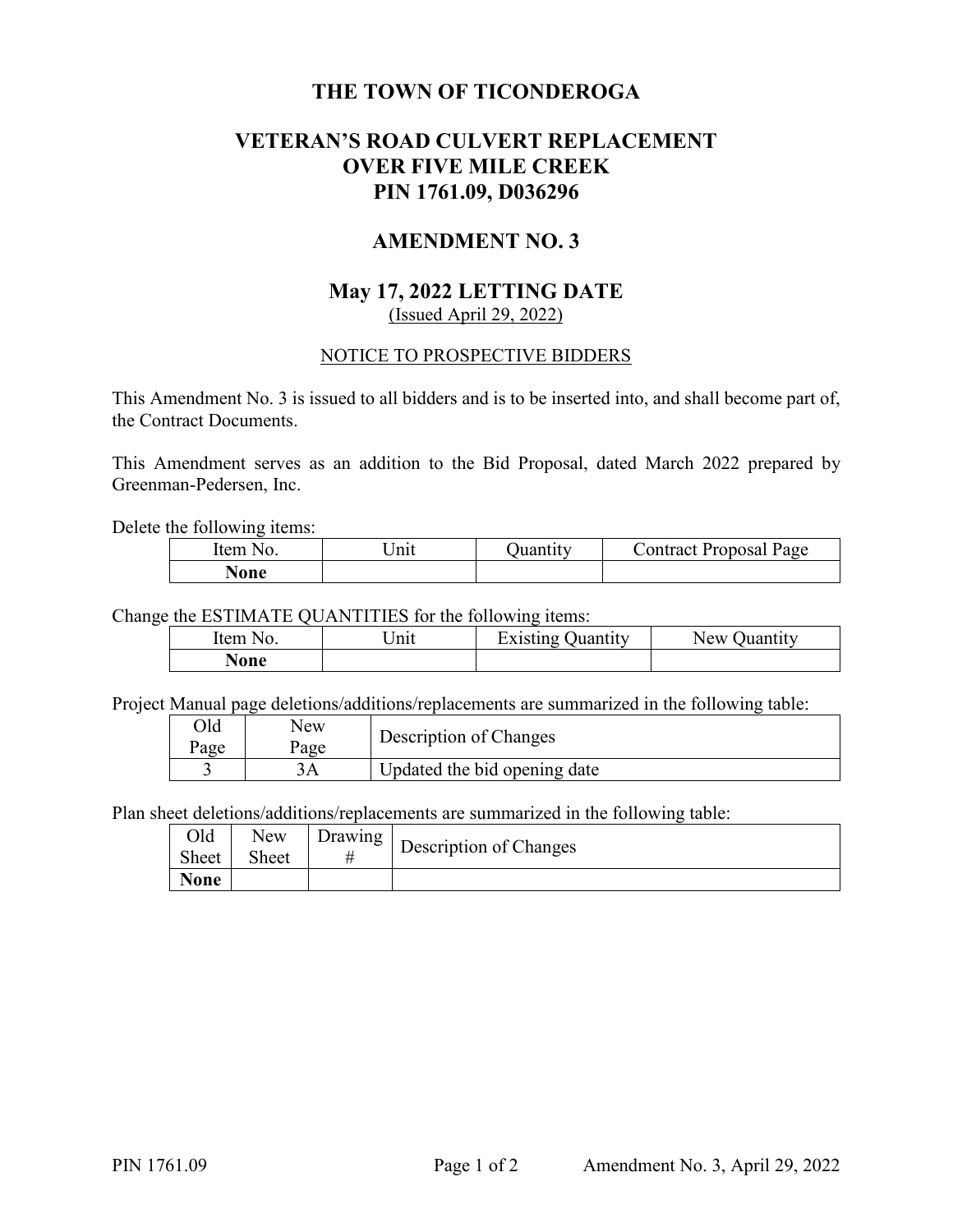Additional items addressed in this amendment:

### ITEM #1:

Owner Clarification:

### **The bid opening has been rescheduled to Tuesday, May 17, 2022 at 2:00 pm.**

#### PLEASE BE GOVERNED ACCORDINGLY WHEN SUBMITTING BIDS

Please email the signed Amendment No. 3 to skern@gpinet.com at Greenman-Pedersen, Inc. and include a printed copy in your bid package as acknowledgement.

I hereby certify that Amendment No. 3 has been received and that the contents of said Amendment are reflected in the price bid for this contract.

| Authorized Signature | Date |  |
|----------------------|------|--|
| Company Name:        |      |  |
| Address:             |      |  |
|                      |      |  |